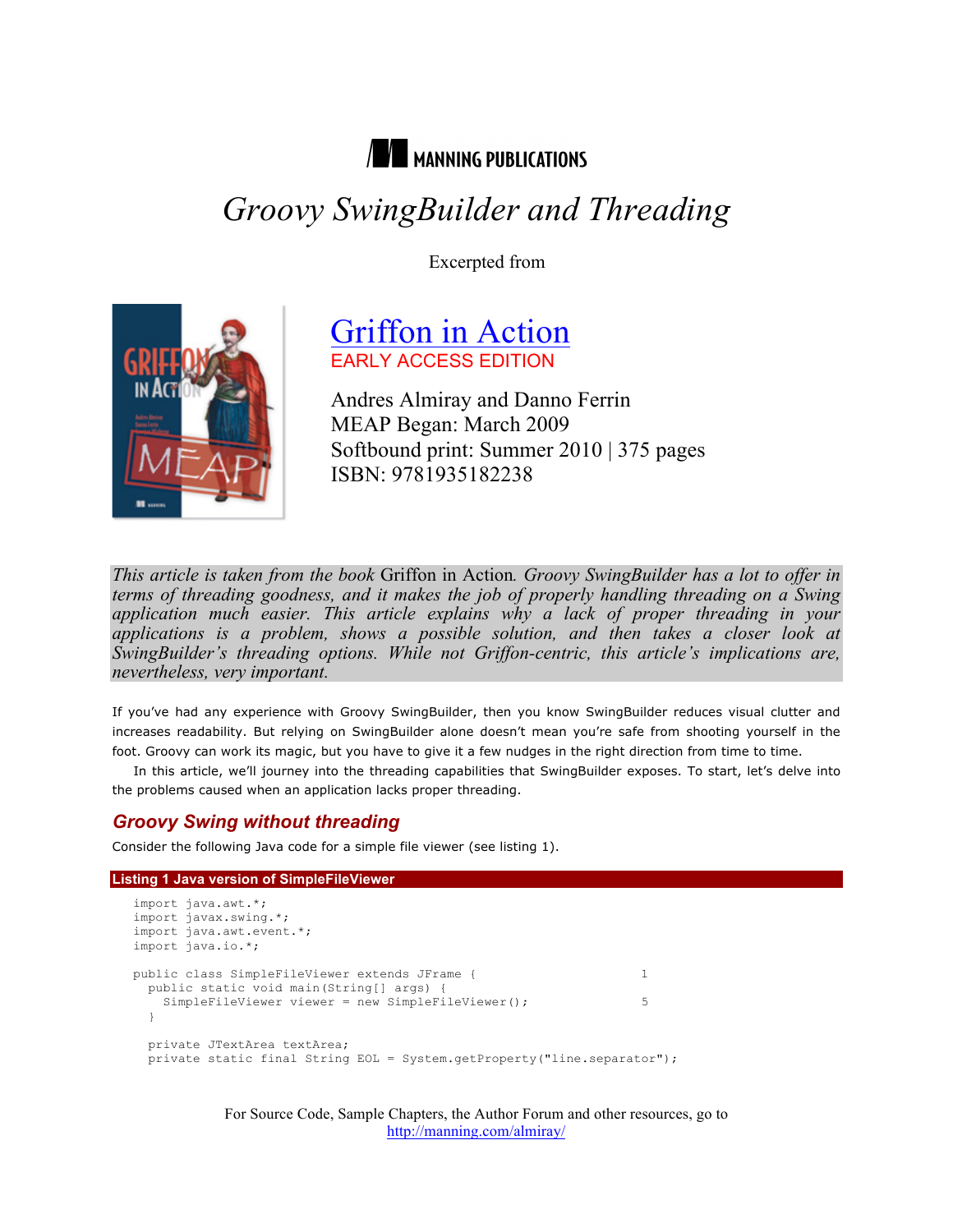```
 public SimpleFileViewer() {
    super("SimpleFileViewer");
    buildUI();
    setVisible(true);
   }
  private void buildUI() {
    setDefaultCloseOperation(JFrame.EXIT_ON_CLOSE);
    JButton button = new JButton("Click to select a file");
    textArea = new JTextArea();
     textArea.setEditable(false);
     textArea.setLineWrap(true);
     button.addActionListener(new ActionListener(){ 2
      public void actionPerformed(ActionEvent event) {
       selectFile(); 3
      }
     });
     getContentPane().setLayout( new BorderLayout() );
     getContentPane().add(button, BorderLayout.NORTH);
     getContentPane().add(new JScrollPane(textArea), BorderLayout.CENTER);
    pack();
   setSize( new Dimension(320, 240) );
   }
  private void selectFile() {
     JFileChooser fileChooser = new JFileChooser();
     int answer = fileChooser.showOpenDialog(this);
    if( answer == JFileChooser.APPROVE_OPTION ) {
      readFile(fileChooser.getSelectedFile());
     }
   }
 private void readFile( File file ) { 4
     try {
      StringBuilder text = new StringBuilder();
      BufferedReader in = new BufferedReader(new FileReader(file));
      String line = null;
     while( (line = in.readLine()) != null) {
        text.append(line).append(EOL);
 }
      textArea.setText(text.toString());
      textArea.setCaretPosition(0);
     } catch( IOException ioe ) {
      ioe.printStackTrace();
     }
  }
}
#1 Creates a subclass of javax.swing.JFrame
#2 Defines an event handler on a javax.swing.JButton
#3 Executed inside EDT
 #4 Does not care about EDT
#5 Instantiated outside EDT
```
Now, consider the same simple file viewer, but let's switch to Groovy (see listing 2). The code's design is pretty much the same, apart from using composition instead of inheritance from the get-go.

```
Listing 2 Groovy version of SimpleFileReader
```

```
import groovy.swing.SwingBuilder
import javax.swing.JFrame
import javax.swing.JFileChooser
public class GroovyFileViewer {
  static void main(String[] args) {
    GroovyFileViewer viewer = new GroovyFileViewer() 1
   }
```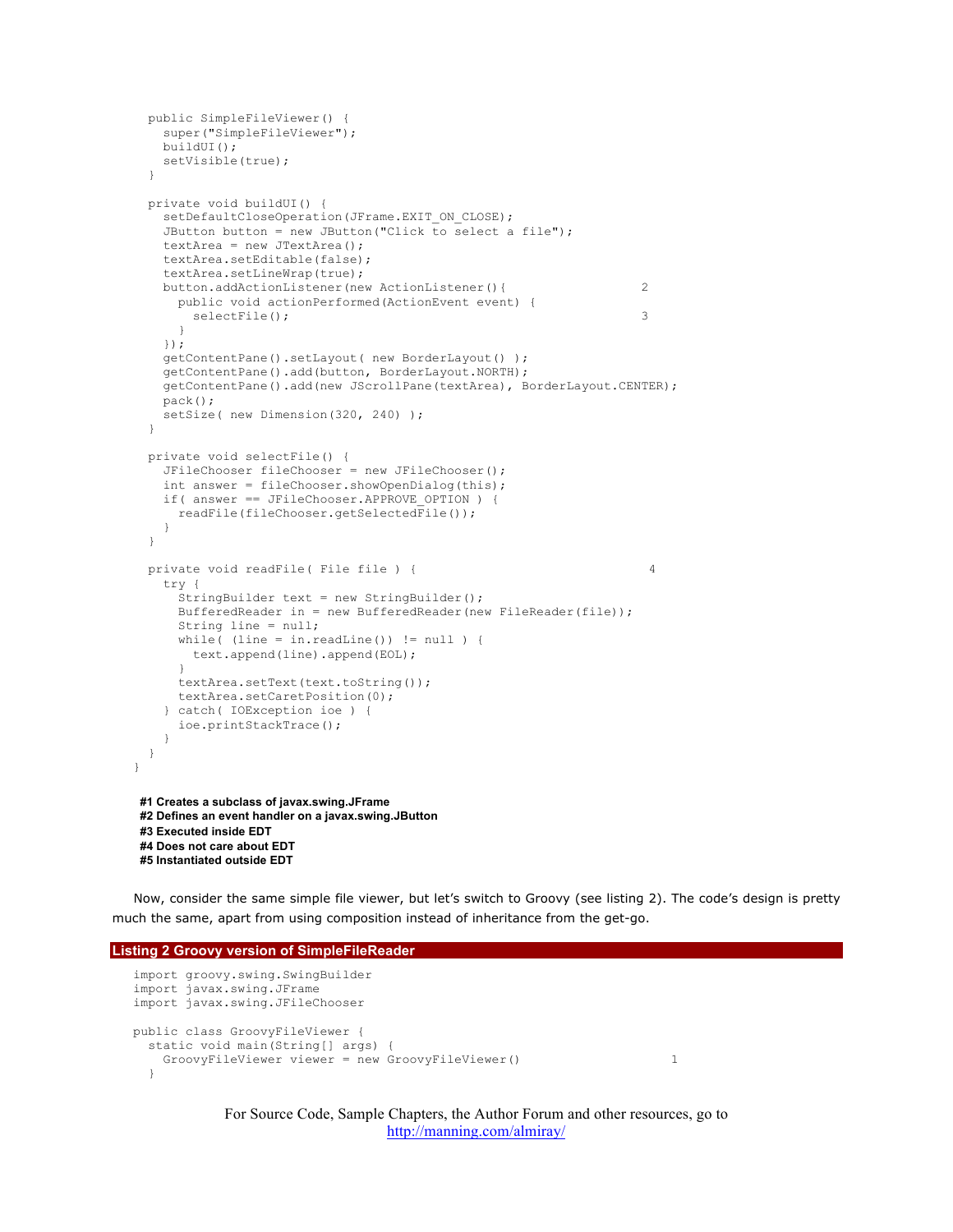```
 private SwingBuilder swing
  public GroovyFileViewer() {
    swing = new SwingBuilder()
    swing.fileChooser(id: "fileChooser")
    swing.frame( title: "GroovyFileViewer",
                defaultCloseOperation: JFrame.EXIT ON CLOSE,
                pack: true, visible: true, id: "frame") {
      borderLayout()
      button("Click to select a file", constraints: context.NORTH,
            actionPerformed: this. & selectFile) 2
      scrollPane( constraints: context.CENTER ) {
        textArea( id: "textArea", editable: false, lineWrap: true )
      }
    }
    swing.frame.size = [320,240]
  }
  private void selectFile( event = null ) {
    int answer = swing.fileChooser.showOpenDialog(swing.frame)
    if( answer == JFileChooser.APPROVE_OPTION ) {
      readFile(swing.fileChooser.selectedFile)
 }
  }
  private void readFile( File file ) {
   swing.textArea.text = file.text 3
    swing.textArea.caretPosition = 0
  }
}
#1 Instantiated outside EDT
#2 Conversion of method into closure
#3 Executed inside EDT
```
#### **Cueballs #1-3 in code and text**

Comparing lines of code, listing 2 is 20 lines shorter than listing 1, but it still lacks proper threading support. The application is still being instantiated in the main thread  $(#1)$ , which means UI components are also being instantiated and configured on the main thread.  $(#2)$  shows a shortcut to obtain a closure from an existing method. This is not a problem; it is a handy alternative to declaring an inline closure. Back to the application s business end (#3), the file is read in the current executing thread (that would be the EDT again) and the textArea is updated in the same thread.

Before we get into SwingBuilder threading proper, let's take a look at what the Groovy language alone has to offer.

### *Groovy Swing with threading*

The ability to use closures in Groovy is a big selling point to many developers, but the ability to use Groovy closures with plain Java classes is perhaps the most compelling reason to switch.

Consider the Java implementation for a revised version of our simple file viewer (see listing 3), which now implements threading.

```
Listing 3 Java version of RevisedSimpleFileViewer with threading taken into account
```

```
import java.awt.*;
import javax.swing.*;
import java.awt.event.*;
import java.io.*;
public class RevisedSimpleFileViewer {
  public static void main(String[] args) {
   SwingUtilities.invokeLater(new Runnable() { 1
```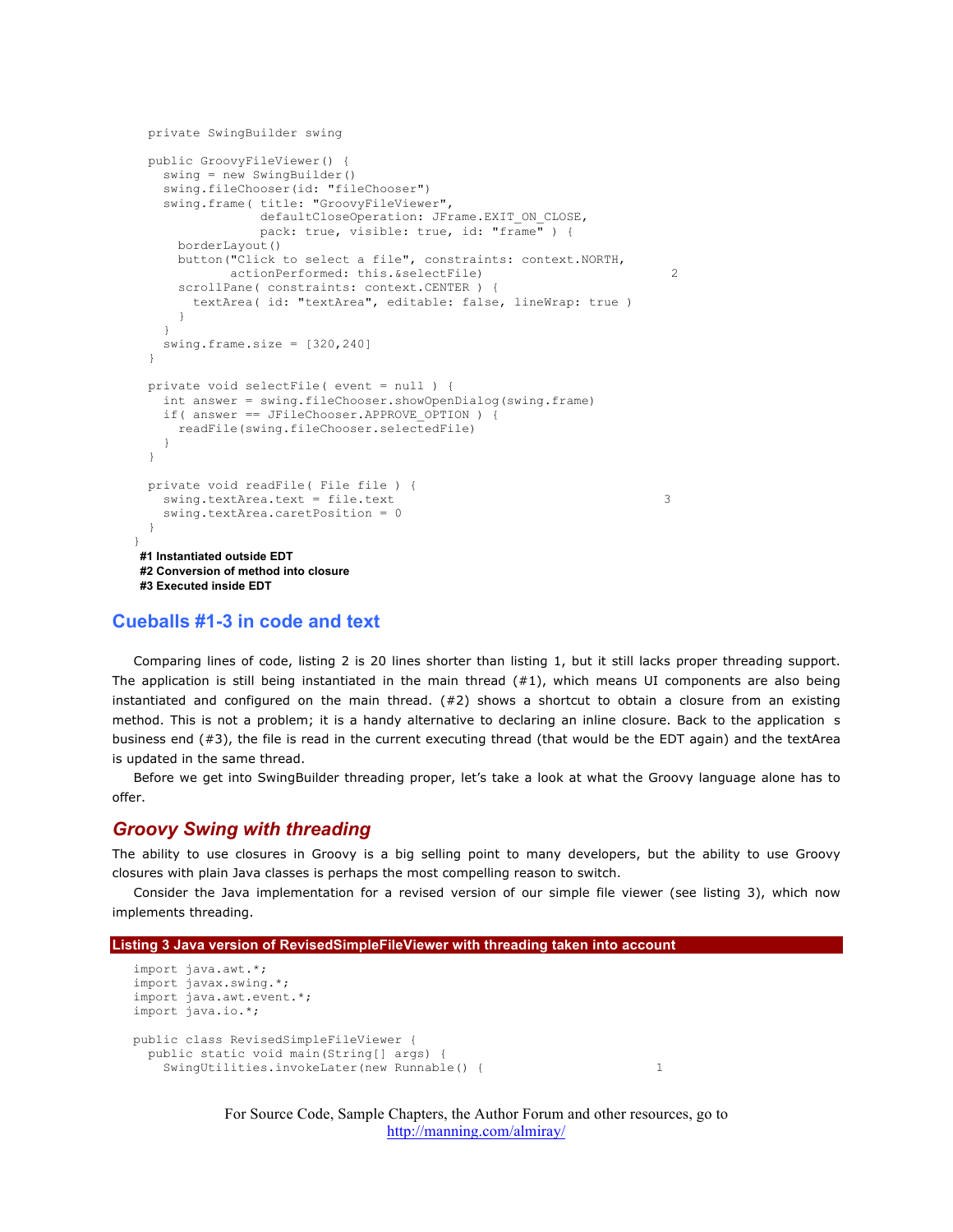```
 public void run() {
        RevisedSimpleFileViewer viewer = new RevisedSimpleFileViewer();
 }
    });
  }
  private JTextArea textArea;
  private JFrame frame;
  private static final String EOL = System.getProperty("line.separator");
  public RevisedSimpleFileViewer() { 2
    frame = new JFrame("RevisedSimpleFileViewer");
   frame.setDefaultCloseOperation(JFrame.EXIT_ON_CLOSE);
    frame.getContentPane().setLayout(new BorderLayout());
    frame.getContentPane().add(buildUI(), BorderLayout.CENTER);
    frame.pack();
    frame.setSize( new Dimension(320, 240) );
    frame.setVisible(true);
  }
  private JPanel buildUI() {
    JPanel panel = new JPanel(new BorderLayout());
    JButton button = new JButton("Click to select a file");
    textArea = new JTextArea();
    textArea.setEditable(false);
    textArea.setLineWrap(true);
    button.addActionListener(new ActionListener(){
      public void actionPerformed(ActionEvent event) {
       selectFile(); 3
      }
    });
    panel.add(button, BorderLayout.NORTH);
    panel.add(new JScrollPane(textArea), BorderLayout.CENTER);
    return panel;
  }
  private void selectFile() {
    JFileChooser fileChooser = new JFileChooser();
    int answer = fileChooser.showOpenDialog(frame);
    if( answer == JFileChooser.APPROVE_OPTION ) {
      readFile(fileChooser.getSelectedFile());
    }
  }
  private void readFile( final File file ) {
    new Thread(new Runnable(){ 4
      public void run() {
        try {
          final StringBuilder text = new StringBuilder();
          BufferedReader in = new BufferedReader(new FileReader(file));
          String line = null;
         while( (line = in.readLine()) != null) {
           text.append(line).append(EOL);
 }
         SwingUtilities.invokeLater(new Runnable() { 5
           public void run() {
              textArea.setText(text.toString());
              textArea.setCaretPosition(0);
 }
          });
        } catch( IOException ioe ) {
          ioe.printStackTrace();
        }
      }
    }).start();
  }
}
```
**#1 Runs the code inside EDT**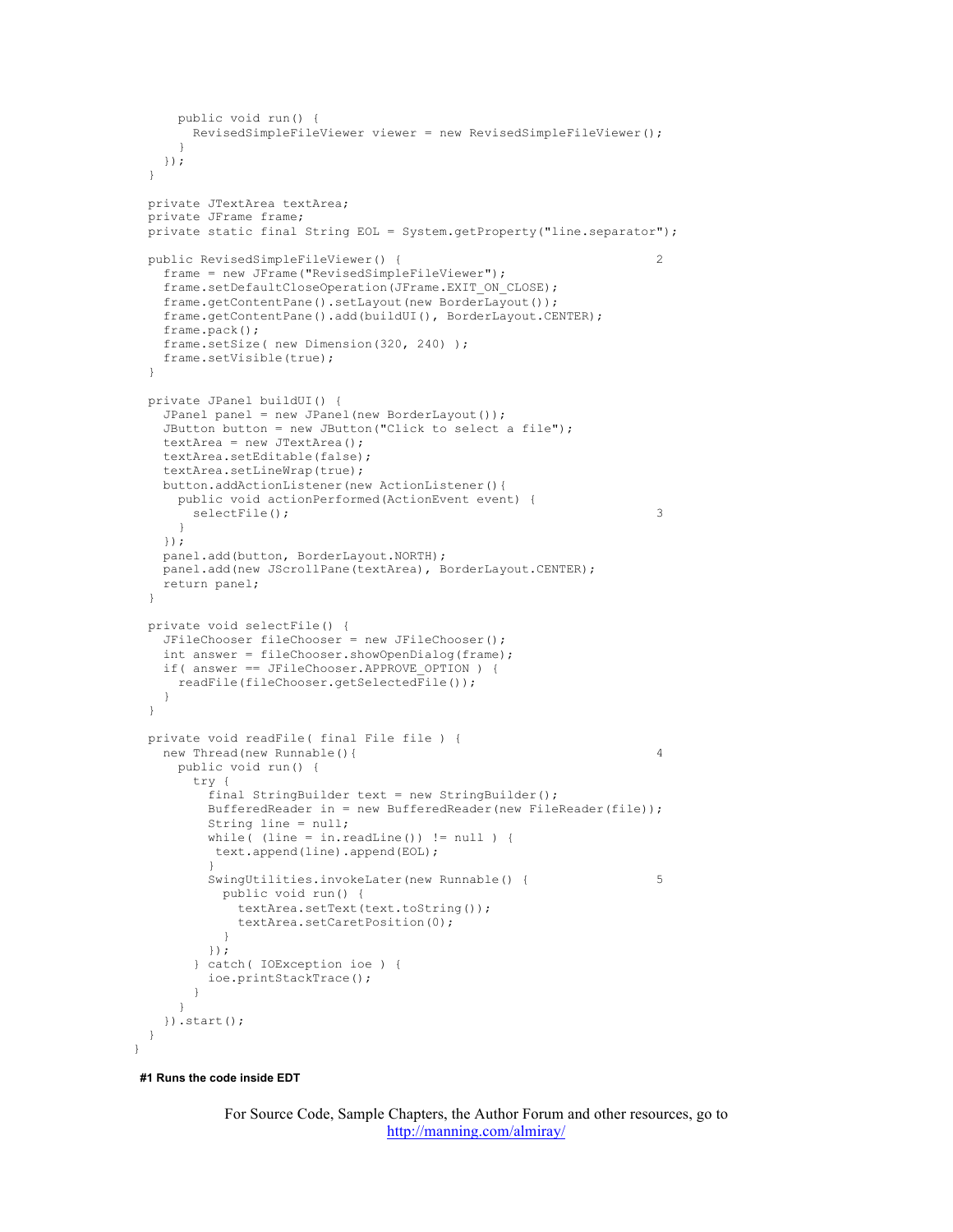**#2 Uses a composed JFrame #3 Executed inside EDT #4 Reads the file outside EDT #5 Updates the UI inside EDT**

Take a moment to try to visualize the behavior of this code behind the verbosity of its implementation. Ready? Now let's look at the Groovy version of the same code. Listing 4 shows a rather different picture.

#### **Listing 4 Groovy-enhanced readFile()**

```
 private void readFile( File file ) {
  Thread.start { 1
    String text = file.text
   SwingUtilities.invokeLater { 2
      swing.textArea.text = text
      swing.textArea.caretPosition = 0
    }
   }
 }
#1 Spawns a new thread
```
**#2 Runs the code inside EDT**

# **Cueballs #1-2 in code and text**

We can almost hear you shouting in a fit of anger and disbelief: "Not Fair!" (That is, if you are one of the countless developers that have been bitten by Swing threading problems in the past.) Otherwise, you might be saying, "I didn't know you could do that!"

Among the several tricks Groovy has in its arsenal, one is very helpful with threading. You see, Groovy is able to translate a closure into an implementation of Java interface that defines a single method. In other words, Groovy can create an object that implements the Runnable interface using a closure as implementaion. The behavior of the runnable's run() method is determined by the closure's contents.

Back to listing 4, a new thread is created at  $(#1)$ , the file's contents are read inside that thread, then we re back into the EDT at (#2) to update the textArea's properties.

This article would be over right now if these were the only things Groovy had to offer regarding threading, but luckily that is not the case. SwingBuilder, too, has some tricks up its sleeve.

# *Threading with SwingBuilder*

Listing 5 shows the full rewrite of our enhanced simple file viewer using SwingBuilder's threading facilities.

| <b>Listing 5 SwingBuilder threading applied to GroovyFileReader</b>                              |   |  |
|--------------------------------------------------------------------------------------------------|---|--|
| import groovy.swing.SwingBuilder<br>import javax.swing.JFrame<br>import javax.swing.JFileChooser |   |  |
| public class RevisedGroovyFileViewer {                                                           |   |  |
| static void main (String [] args) {<br>def viewer = new RevisedGroovyFileViewer()                |   |  |
|                                                                                                  |   |  |
| private SwingBuilder swing                                                                       |   |  |
| public RevisedGroovyFileViewer() {                                                               |   |  |
| $swing = new SwingBuilder()$                                                                     |   |  |
| swing.edt {                                                                                      |   |  |
| $fileChooser = fileChooser()$                                                                    | 3 |  |
| frame(title: "RevisedGroovyFileViewer",                                                          |   |  |
| defaultCloseOperation: JFrame.EXIT ON CLOSE,                                                     |   |  |
| pack: true, visible: true, id: "frame") {                                                        | 4 |  |
| borderLayout()                                                                                   |   |  |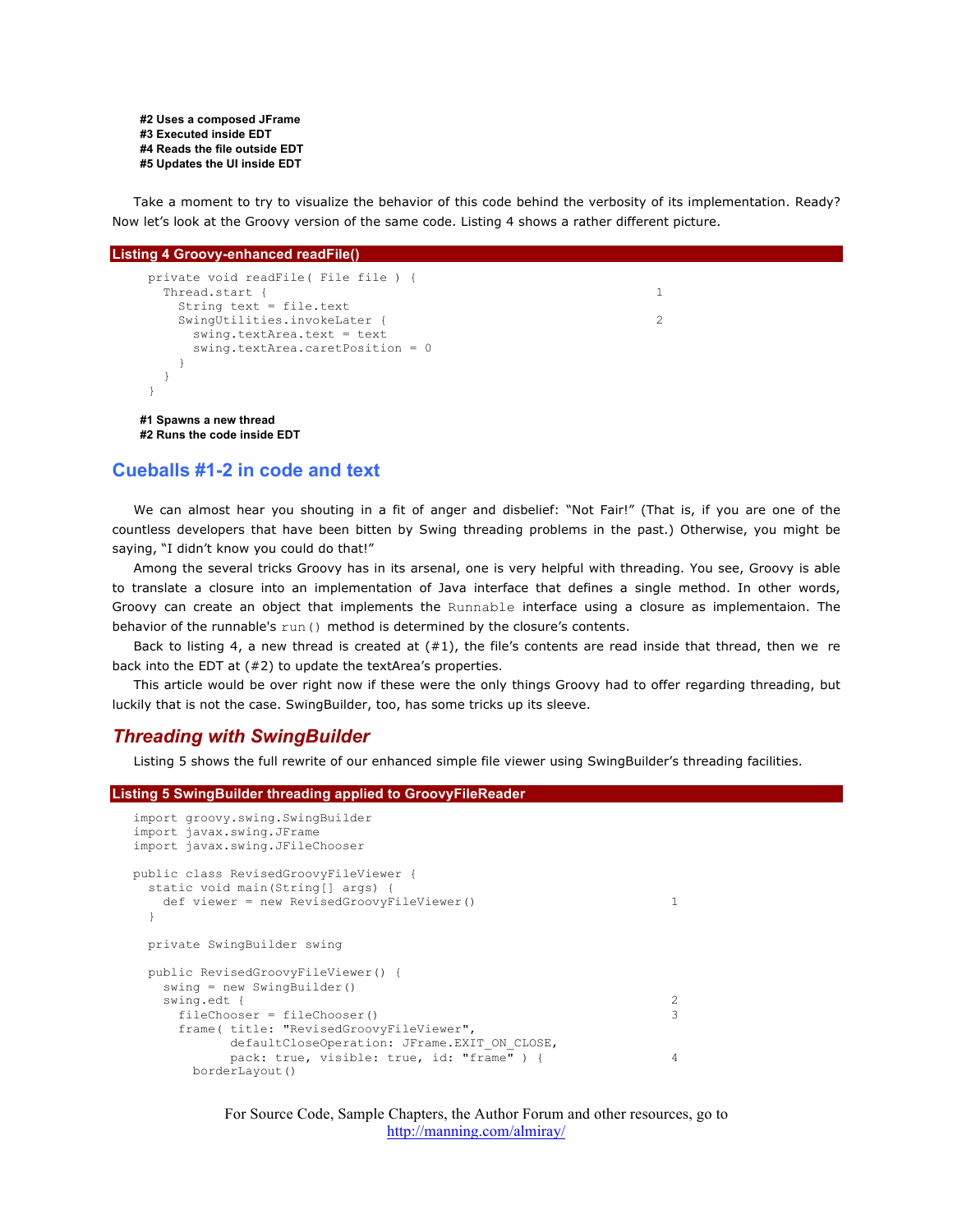```
 button("Click to select a file", constraints: context.NORTH,
                  actionPerformed: this.&selectFile)
         scrollPane( constraints: context.CENTER )
            textArea( id: "textArea", editable: false, lineWrap: true ) 
 }
 }
      frame.size = [320, 240] }
   }
   private void selectFile( event = null ) {
    int answer = swing.fileChooser.showOpenDialog(swing.frame) 5
     if( answer == JFileChooser.APPROVE_OPTION ) {
       readFile(swing.fileChooser.selectedFile)
 }
   }
   private void readFile( File file ) {
     swing.doOutside { 6
       String text = file.text
doLater { \sim 7 \sim 7 \sim 7 \sim 7 \sim 7 \sim 7 \sim 7 \sim 7 \sim 7 \sim 7 \sim 7 \sim 7 \sim 7 \sim 7 \sim 7 \sim 7 \sim 7 \sim 7 \sim 7 \sim 7 \sim 7 \sim 7 \sim 7 \sim 7 \sim 7 \sim 7 \sim 7 \sim 7 \sim 7 \sim 7 \ textArea.text = text
         textArea.caretPosition = 0
       }
     }
  }
}
#1 Instantiated outside EDT
#2 Conversion of method into closure
#3 Executed inside EDT
#4 Frame is set in the builder's context
#5 FileChooser is set on the builder's context
#6 Execute the code outside EDT
#7 Execute the code inside EDT
```
## **Cueballs #1-7 in code and text**

Judging by (#1), the application is still being instantiated on the main thread. This would mean UI components are also being instantiated in that thread, but (#2) says otherwise. At that particular line, SwingBuilder is being instructed to run the code by making an synchronous call to the EDT, thus assuring that UI building is done in the correct thread. Notice at  $(#3)$  and  $(*4)$  that because fileChooser and frame variables are tied to the builder s context there is no longer a need to define external variables to access those components if you keep a reference to the builder (which we do). This design choice is taken into account at  $(#5)$  where the builder s instance is used to get a reference to both fileChooser and frame.

The interesting bits—besides (#2)—can be found at (#6) and (#7). Calling  $d$ oOutside{} on SwingBuilder has pretty much the same effect as calling Thread.start{} except there is a slight but important difference: the SwingBuilder instance is used as the closure s delegate. This means you II be able to access any variables tied to that particular instance and any SwingBuilder methods inside the closure s scope. That is why the next call to a SwingBuilder threading method (#7) doLater{} does not need to be prefixed with the swing variable.

But wait—we can go a bit further. We can combine both  $selectFile()$  and  $readFile()$  in a single method, and we can also encapsulate the method body with a special Groovy construct (see listing 6).

#### **Listing 6 Simplified version of selectFile() and readFile()**

```
 private void selectFile( event = null ) {
   swing.with {
     int answer = fileChooser.showOpenDialog(frame)
     if( answer == JFileChooser.APPROVE_OPTION ) {
       doOutside {
         String text = fileChooser.selectedFile.text
         doLater {
```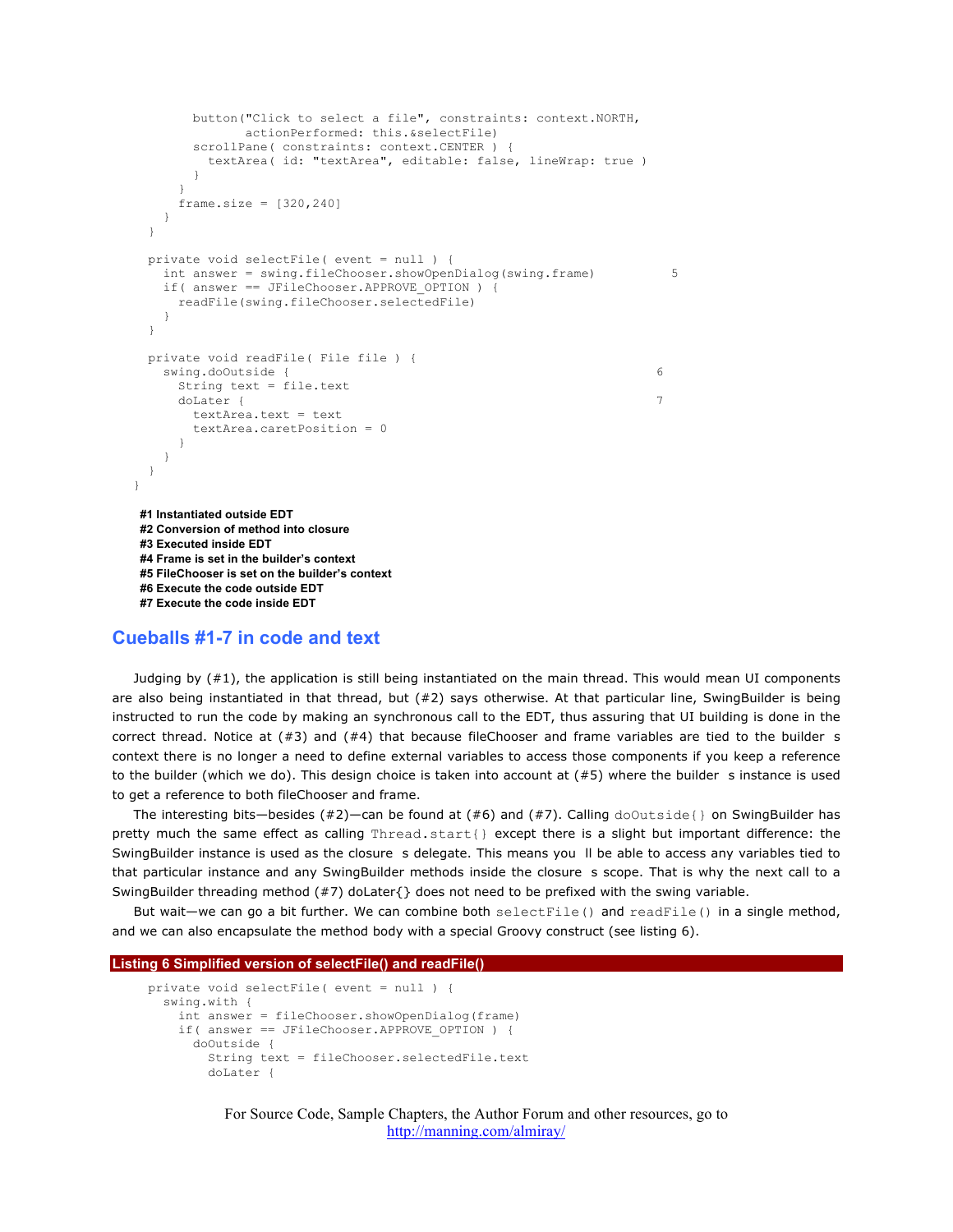```
 textArea.text = text
            textArea.caretPosition = 0
 }
       }
     }
    }
  }
```
This is quite the trick. By using the with $\{\}$  construct you are instructing Groovy to override the closure s delegate. In this case, its value will be the SwingBuilder instance our little application is holding. This means that the closure will attempt to resolve all methods and properties not found in RevisedGroovyFileViewer against the SwingBuilder instance. That is why the references to fileChooser and name, as well as method calls to doOutside{} and doLater{} need not be qualified with the SwingBuilder instance. Sweet!

Now let s take a moment to further inspect SwingBuilder s threading facilities, shall we?

#### *Synchronous calls with edt{}*

We have already established that code put in  $edt$  is executed directly in the EDT. That is, no event is posted to the EventQueue. It appears there is no difference whatsoever between edt{} and explicitly calling SwingUtilities.invokeAndWait{}. However, in reality, there are three very important things to consider.

The first convenient improvement found in  $edt$  is that the current SwingBuilder instance is set as the closure s delegate, so you can call any SwingBuilder methods and nodes directly, without needing to qualify them with an instance variable.

 The second convenience has to do with a particular rule of executing code in the EDT. You see, once you are executing code inside the EDT, you can t make an explicit call to SwingUtilities.invokeAndWait{} again, or a nasty exception will be thrown. Let s see what happens when we naively make a synchronous call inside the EDT when we are already executing code inside that very thread. Listing 7 shows a trivial example. Remember that the button s ActionListeners are processed inside the EDT.

#### **Listing 7 Violating EDT restrictions**

```
import groovy.swing.SwingBuilder
import javax.swing.SwingUtilities
def swing = new SwingBuilder()
swing.edt {
  frame(title: "Synchronous calls #1", size: [200,100], visible: true) {
     gridLayout(cols: 1, rows:2)
     label(id: "status")
     button("Click me!", actionPerformed: {e ->
        status.text = "attempt #1"
       SwingUtilities.invokeAndWait{ status.text = "attempt #2" } 1
     })
   }
}
#1 Synchronous call inside EDT
```
# **Cueballs #1 in code and text**

We were so infatuated with Groovy threading that we forgot for a moment that SwingUtilities.invokeAndWait{} cannot be called inside the EDT. When running the application, and after hitting the button—BAM! An ugly exception like the following is thrown:

```
Caused by: java.lang.Error: Cannot call invokeAndWait from the event dispatcher thread
         at java.awt.EventQueue.invokeAndWait(EventQueue.java:980)
         at javax.swing.SwingUtilities.invokeAndWait(SwingUtilities.java:1323)
         at javax.swing.SwingUtilities$invokeAndWait.call(Unknown Source)
```